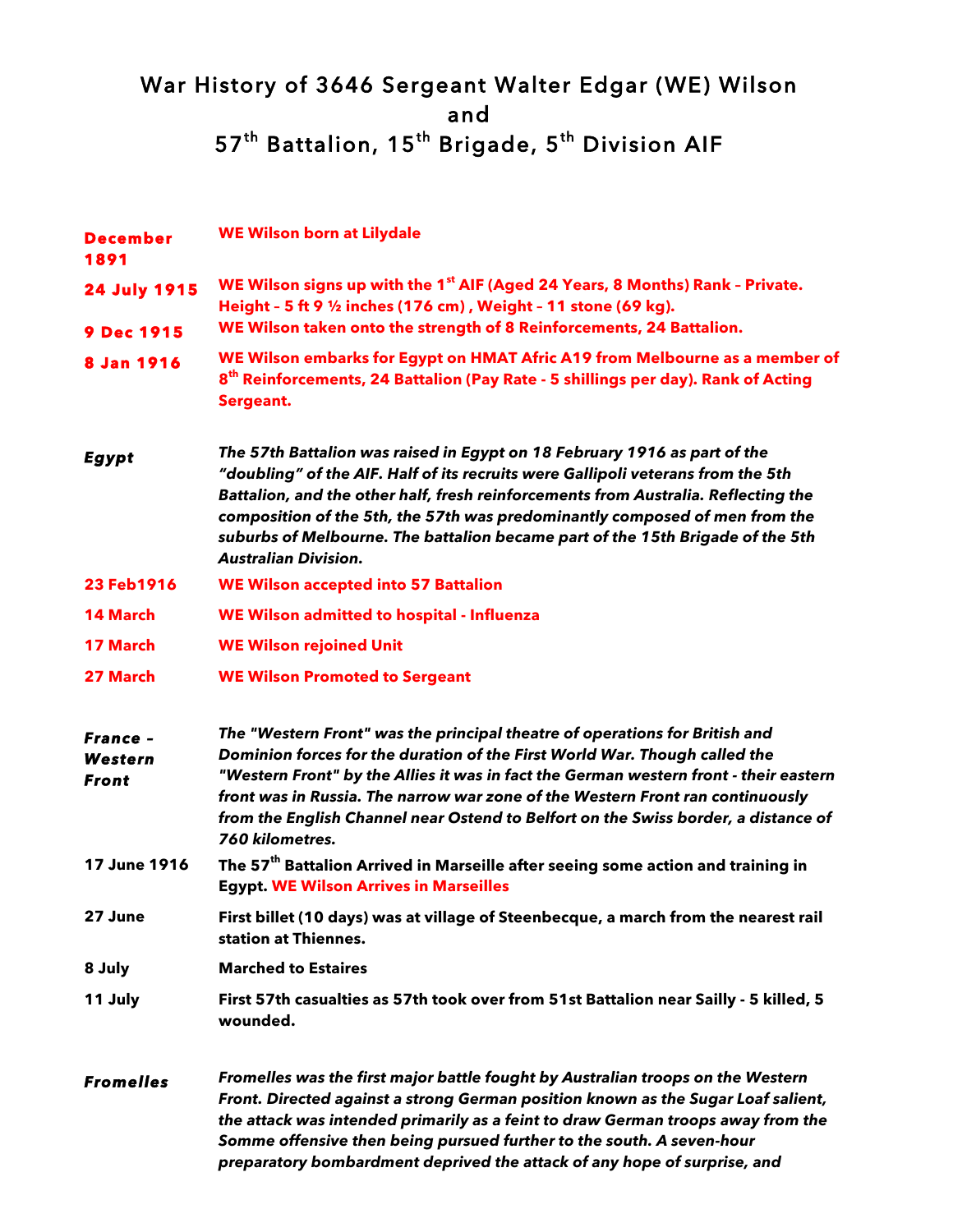*ultimately proved ineffective in subduing the well-entrenched defenders. When the troops of the 5th Australian and 61st British Divisions attacked at 6 pm on 19 July 1916, they suffered heavily at the hands of German machine-gunners. Small parts of the German trenches were captured by the 8th and 14th Australian Brigades, but, devoid of flanking support and subjected to fierce counter-attacks, they were forced to withdraw. By 8am on 20 July 1916, the battle was over. The 5th Australian Division suffered 5,533 casualties, rendering it incapable of offensive action for many months; the 61st British Division suffered 1,547. The German casualties were little more than 1,000. The attack was a complete failure as the Germans realised within a few hours it was merely a feint. It therefore had no impact whatsoever upon the progress of the Somme offensive.*

- **16 July1916 57th Battalion spent the day preparing for the attack Our guns shelled continuously. Little enemy fire in return.**
- **17 July Attack was initially planned for 17th but postponed until the 19th due to rain and misty weather and fatigue. Prior two and a half days were spent in breast working on trenches, bringing up ammunition, duckboards, water, food and medical supplies. Worked all through the nights of July 14/15/16. The enemy certainly knew of the impending attack. The landscape of the area was already barren prior to battle. No mans land between the trenches was flat and exposed. The most significant feature was 'The Sugarloaf" 30 degrees forward right of 57th position – possibly a large building on a high mound and protected with concrete and used as a machine gun post by Germans. The enemy was well dug in behind much wire and with sound supply lines to the rear.**

**July 17 saw tremendous congestion of troops in rear of 57th lines with the bringing up of large quantities of ammunition and stores at various places behind the firing line.**

- **18 July After German air raid on 58th Battalion, positions changed – 59th & 60th to front line, 57th took over the attack front from 58th Battalion, both acting as general reserve units.**
- **19 July Attack began at 1745. 59th and 60th went over the top. Artillery was firing all day. 60th were virtually wiped out. They could only get half way across to the German lines. The dead and dying were so thick on the ground that there was no one really capable of digging in, going forward or returning. 57th acted as general reserves. 59th & 58th were also severely depleted.**
- **20 - 24 July 57th were brought to front to take charge, resuming original positions in the line. Artillery, guns and snipers on both sides were very quiet. Wounded men crawled in throughout the day. As soon as it became dark, several parties went out to bring in wounded - 57th collected 300 – 400 men along with rifles and machine guns. (The 'Cobbers Statue' commemorates this)**
- **July / August / September 57th & 58th held the front line for a further 59 days. 16 wounded, 19 killed. On the 19th August 57th conducted its first raid on German trenches (near Sugarloaf) since the battle. In position at 2228. Artillery barrage at 2230, enemy retaliation at 2231. Barrage stopped at 2240 and 57th rushed German trenches. At 0100 all fire ceased.**
- *Somme The Somme offensive, also known as the battle of the Somme, is the term given to series of battles fought between 1 July and 13 November 1916 along the Somme*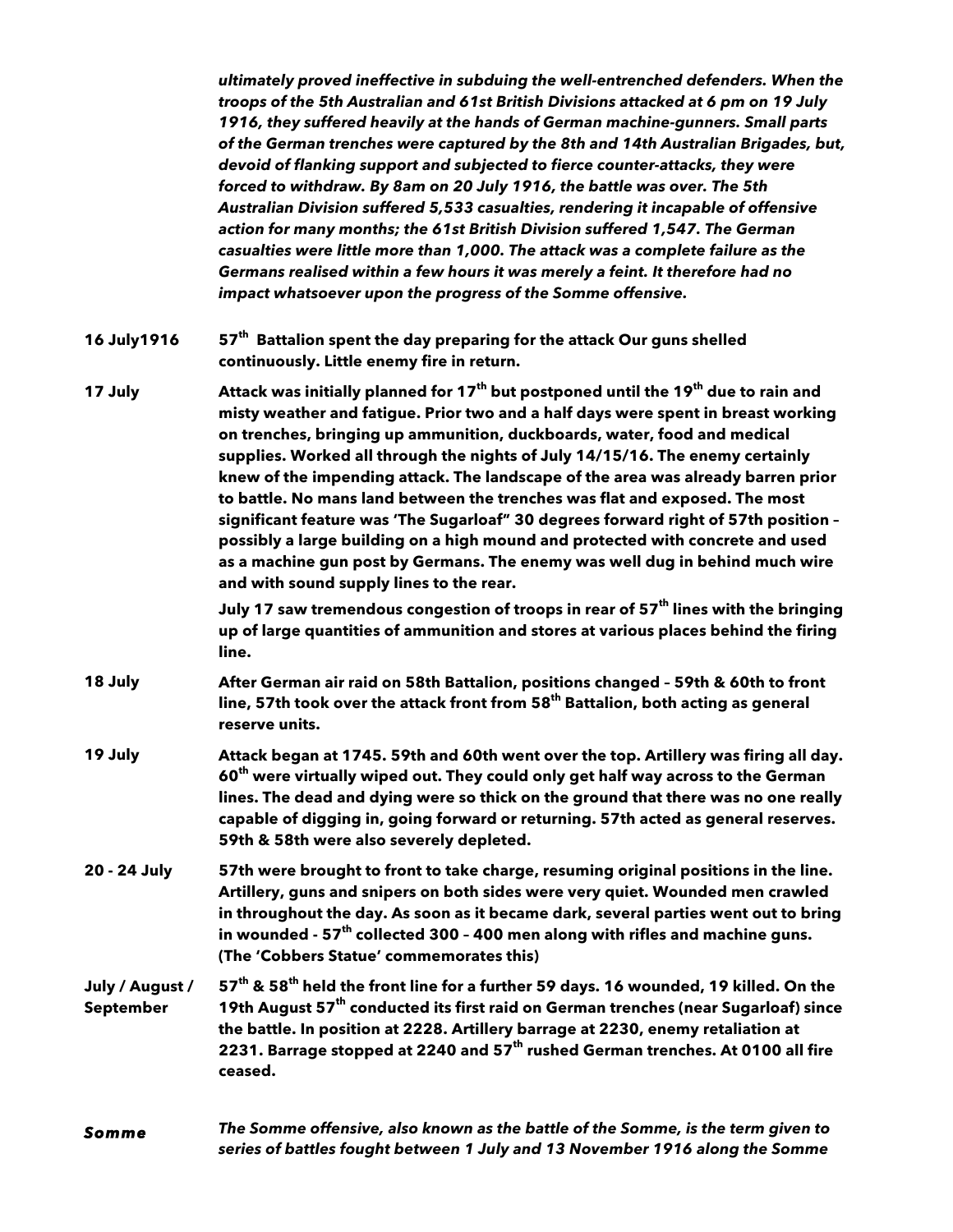*Valley in France. It was the main Anglo-French offensive of 1916 and was originally planned as part of a wider strategy of attacking Germany simultaneously on the Western and Eastern Fronts, with the aim of destroying Germany's reserves of manpower. The massive German attack launched on the French fortress of Verdun on 21 February 1916 significantly reduced the French contribution, and the Somme offensive was partly intended to divert the German forces from Verdun.*

*The initial day of the offensive, 1 July 1916, remains the most costly day in the history of the British army. It suffered almost 60,000 casualties, a third of whom were killed, and the name "Somme" has become synonymous with slaughter. The attack on 1 July, and the operations that followed, were undermined by a failure to appreciate the strength of the German defences, and the relative ineffectiveness of the British artillery against them, and a lack of confidence in the abilities of Britain's volunteer army, which meant there was a distinct lack of imagination or innovation in the tactics employed.*

*When exhaustion, and the cloying mud of a particularly wet autumn, caused the offensive to be abandoned in November, the allied forces had managed to advance only 12 kilometres. The strategy of attrition upon which the offensive was founded proved a double-edged sword. It had resulted in around 500,000 German casualties, and the German army never recovered from its losses of experienced junior officers and NCOs on the Somme; however, this had come at a cost of 420,000 British and Dominion, and 200,000 French casualties. The offensive destroyed Britain's mass volunteer army, and for the rest of the war it would be reliant upon conscription for reinforcements*

*The major contribution of Australian troops to the Somme offensive was in the fighting around Pozieres and Mouquet Farm between 23 July and 3 September. Australian troops also launched several ill-conceived and ultimately futile attacks around Flers in November. Like their British allies, participation on the Somme put the first strain on Australia's voluntary recruitment system, and led to the first unsuccessful referendum to introduce conscription.*

| 14 October<br>1916              | At 0825, 57th Battalion moved in column on the road to Estaires, arriving at 1115.<br>Moved (by train?) to Dernancourt.                                                                                                                                                                                                                                                |  |
|---------------------------------|------------------------------------------------------------------------------------------------------------------------------------------------------------------------------------------------------------------------------------------------------------------------------------------------------------------------------------------------------------------------|--|
| 28 October                      | 57th took over the front. Significant epidemic of 'Trench Feet"                                                                                                                                                                                                                                                                                                        |  |
| First week in<br>Nov            | Action near Butte de Warlancourt. March out of the line took six hours over a<br>distance of $2\frac{1}{2}$ miles.                                                                                                                                                                                                                                                     |  |
| 17 November                     | 57th moved back to Dernancourt in London Double Decker buses and thence to<br>Montauban Camp. All men under cover in crowded huts.                                                                                                                                                                                                                                     |  |
| 28 November                     | <b>At Switch Trench</b>                                                                                                                                                                                                                                                                                                                                                |  |
| <b>1 December</b>               | WE Wilson Admitted to hospital at Etaples with skin disease (Exzema)                                                                                                                                                                                                                                                                                                   |  |
| <b>Early</b><br><b>December</b> | Because of casualties the 5th Division (57, 58, 59, 60 Battalions) was not<br>scheduled for front line duty until mid-January. 15th Brigade had been working on<br>Nicholson's Tunnel from near Deville Wood. 57th were working on Railway at<br>Decauville. Organized a drying shed for Battallion's socks. This was one of the<br>harshest winters in living memory. |  |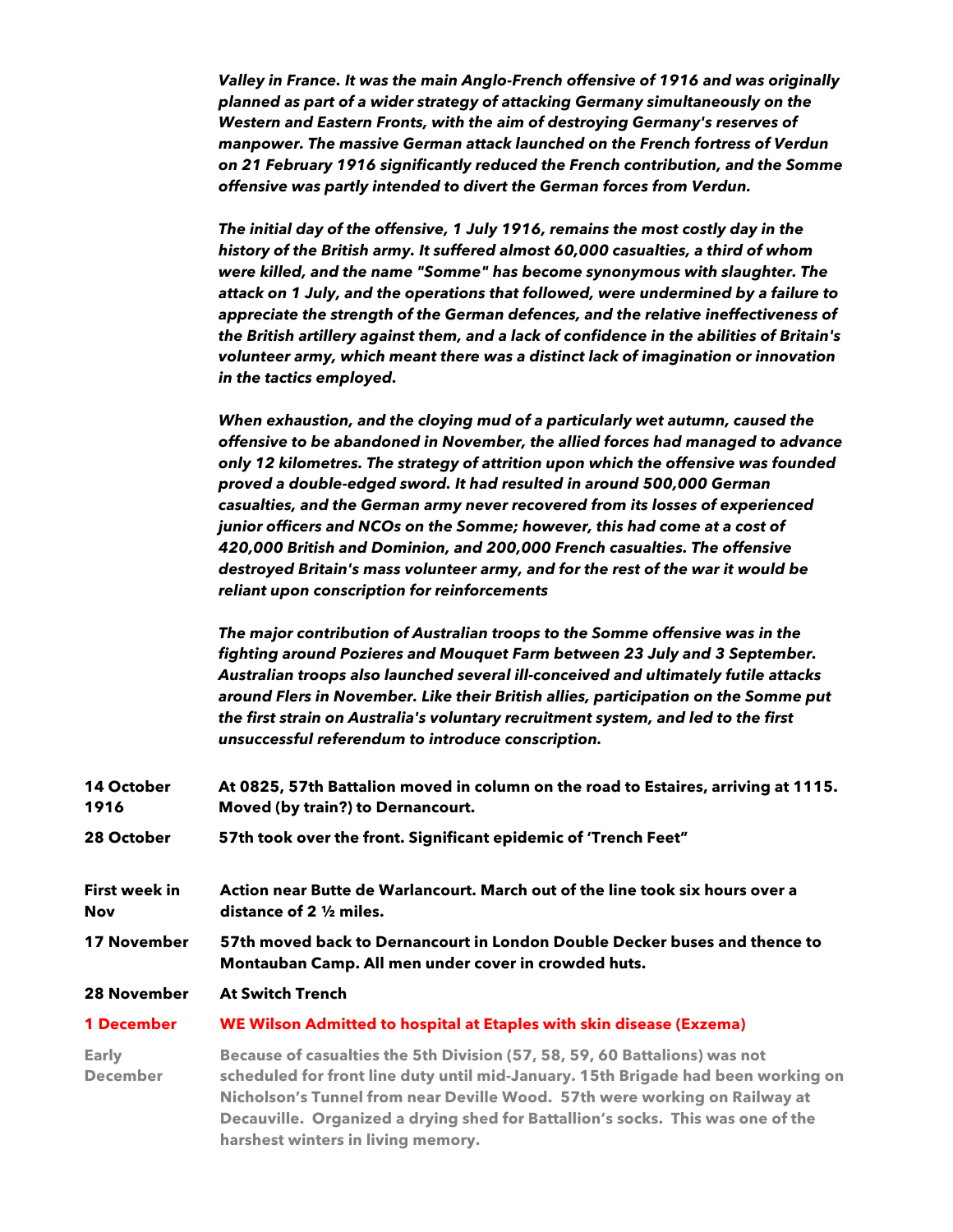| <b>29 December</b> | WE Wilson Discharged from hospital to Base Depot at Hardelot-Plage                                                                                                                                                                                                                                                                                                                                                                                                                                                                                                                                                                                                                                                                                                                                                                                                                                                                                 |
|--------------------|----------------------------------------------------------------------------------------------------------------------------------------------------------------------------------------------------------------------------------------------------------------------------------------------------------------------------------------------------------------------------------------------------------------------------------------------------------------------------------------------------------------------------------------------------------------------------------------------------------------------------------------------------------------------------------------------------------------------------------------------------------------------------------------------------------------------------------------------------------------------------------------------------------------------------------------------------|
| 4 January          | WE Wilson transferred to No 1 Training Camp at Etaples as Instructor                                                                                                                                                                                                                                                                                                                                                                                                                                                                                                                                                                                                                                                                                                                                                                                                                                                                               |
| <b>Bullecourt</b>  | As part of the final throes of the British Army's Arras offensive, a renewed attempt<br>was made to secure the fortified village of Bullecourt in the period 3-17 May. The<br>Australian 2nd Division (5th and 6th Brigades) and the British 62nd Division<br>attacked at 3.45 am on 3 May 1917. The Australians penetrated the German line<br>but met determined opposition that frustrated the envelopment plan. Drawing<br>more and more forces in, renewed efforts on 7 May succeeded in linking British and<br>Australian forces, but inspired a series of ferocious and costly German counter-<br>attacks over the next week and a half. Following the repulse of the counter-attack<br>of 15 May, the Germans withdrew from the remnants of the village. Although the<br>locality was of little or no strategic importance, the actions were nevertheless<br>extremely costly: AIF casualties totaled 7,482 from three Australian Divisions |
| 14 March           | <b>Positioned in Possum Trench near Le Barque</b>                                                                                                                                                                                                                                                                                                                                                                                                                                                                                                                                                                                                                                                                                                                                                                                                                                                                                                  |
| 23 March           | Moving to Beaumetz (now deserted by Germans). Farm captured by 57th on 23rd,<br>lost the next day and retaken later on 26th. - last house beyond Beaumetz and last<br>refuge of Germans -60 killed.                                                                                                                                                                                                                                                                                                                                                                                                                                                                                                                                                                                                                                                                                                                                                |
| 28 March           | In Fremicourt billeted in ruined house.                                                                                                                                                                                                                                                                                                                                                                                                                                                                                                                                                                                                                                                                                                                                                                                                                                                                                                            |
| 29 March           | <b>In Villers-au-Flos</b>                                                                                                                                                                                                                                                                                                                                                                                                                                                                                                                                                                                                                                                                                                                                                                                                                                                                                                                          |
| 14 April           | 57th standing ready to act in defense of newly taken Lagnicourt but was not<br>needed.                                                                                                                                                                                                                                                                                                                                                                                                                                                                                                                                                                                                                                                                                                                                                                                                                                                             |
| 20 April           | 57th moved back to Mametz. Found it in very dirty condition. All companies<br>engaged in camp cleaning.                                                                                                                                                                                                                                                                                                                                                                                                                                                                                                                                                                                                                                                                                                                                                                                                                                            |
| 3 May              | Second battle of Bullecourt begun (First battle was over 10 / 11 April - 4th & 12th<br>Brigades suffered heavy losses and 1200 taken prisoner).                                                                                                                                                                                                                                                                                                                                                                                                                                                                                                                                                                                                                                                                                                                                                                                                    |
| 8th May            | 15th Brigade entrained for Beunatre, 2 miles north of Bapaume. Joined by other<br>Brigades, the whole Division moved north to a front of some 6000 yards. 15th<br>Brigade taking left sector nearest Bullecourt Village. Highly effective German<br>artillery using high explosive, shrapnel and gas.                                                                                                                                                                                                                                                                                                                                                                                                                                                                                                                                                                                                                                              |
| $11 - 12$ May      | 57th underwent a severe bombardment. 7 killed, 34 wounded. 57th and 60th not<br>involved in final assault on Bullecourt. By May 20, the British front was beyond the<br>village and on May 26, 5th Division handed over to British Army. The two battles<br>of Bullecourt cost the Australians a total of 10,000 men.                                                                                                                                                                                                                                                                                                                                                                                                                                                                                                                                                                                                                              |
| 26 May             | 57th moved back to Beugny for rest. Later to La Belle Hotesse                                                                                                                                                                                                                                                                                                                                                                                                                                                                                                                                                                                                                                                                                                                                                                                                                                                                                      |
| 2 June             | <b>WE Wilson transferred to Base Depot</b>                                                                                                                                                                                                                                                                                                                                                                                                                                                                                                                                                                                                                                                                                                                                                                                                                                                                                                         |
| 31 July            | <b>WE Wilson rejoined 57 Battalion</b>                                                                                                                                                                                                                                                                                                                                                                                                                                                                                                                                                                                                                                                                                                                                                                                                                                                                                                             |
| <b>20 August</b>   | <b>WE Wilson sent to England on leave</b>                                                                                                                                                                                                                                                                                                                                                                                                                                                                                                                                                                                                                                                                                                                                                                                                                                                                                                          |
| 2 September        | <b>WE Wilson returns to 57 Battalion</b>                                                                                                                                                                                                                                                                                                                                                                                                                                                                                                                                                                                                                                                                                                                                                                                                                                                                                                           |
| Polygon<br>Wood    | The battle of Polygon Wood was the ANZAC component of a larger British and<br>dominion operation staged as part of the third battle of Ypres. This operation was                                                                                                                                                                                                                                                                                                                                                                                                                                                                                                                                                                                                                                                                                                                                                                                   |

*the second of the "Plummer battles", a serious of well planned, limited advances*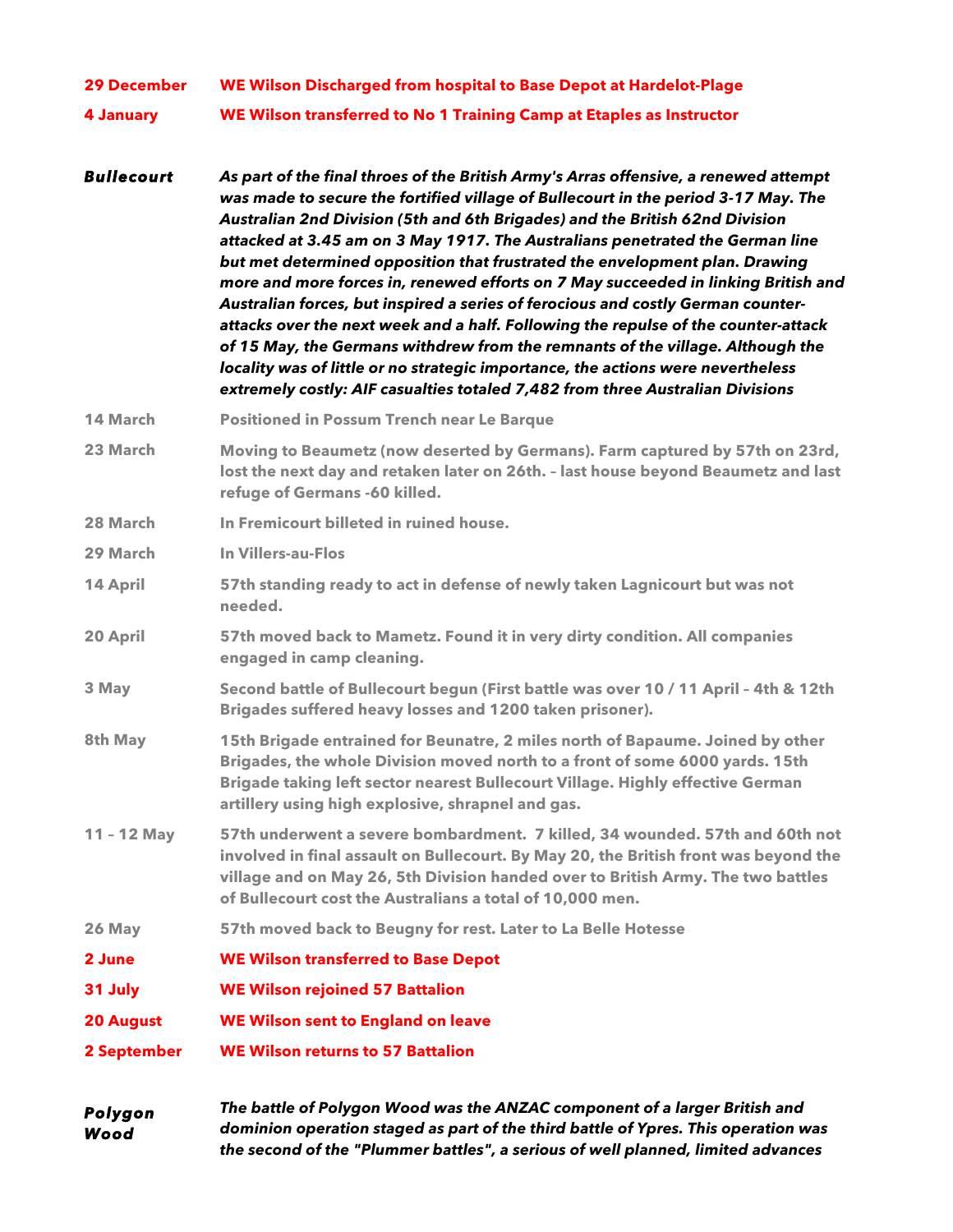*supported by large volumes of artillery, masterminded by the British general Herbert Plummer. The name "Polygon Wood" derived from a young plantation forest that lay along ANZAC's axis of advance.*

*Scheduled to begin on 26 September 1917, the attack was almost derailed by a German attack on the British X Corps to the south of ANZAC. A day earlier, Australian troops of the 15th Brigade, preparing for their attack, took part in fending off the Germans; however, their advance the next day began with continuing uncertainty as to the security of their flank.* 

*The British and dominion advance began on schedule at 5.50 am on the 26th, with the 4th and 5th Divisions, on the left and right respectively, taking the lead in the ANZAC sector. The infantry advanced behind a heavy artillery barrage - the noise of this was compared to a roaring bushfire - and they secured most of their objectives without difficulty. To the south, the 15th Brigade, which after its efforts the previous day had been reinforced by two battalions from the 8th, secured not only its own objectives but those allocated to the neighbouring 98th British Brigade. The Germans launched several counter-attacks but these were thwarted by the heavy defensive artillery barrages used to protect the infantry consolidating on their objectives; this was a feature of the Plummer battles. The battle cost 5,770 Australian casualties.*

- **1st week in September 57th Battalion was positioned at La Belle Hotesse. Training activities included 15 minute gas drills working with box respirators. Exercises without troops by officers undertaken to plan how to deal with an enemy occupying a series of strong points rather than fixed lines. Battalion concert on September 4th. Practice exercises using different Battalions as enemy and others as attackers.**
- **2nd Week in September Church parade on Sept 9, Inspection of Billets. Battalion strength = 1036. Enemy aircraft dropped four bombs killing four transport horses and 2 mules. 14 mile route march on Sept 10th. More training and exercises. Generally fine weather**
- **13 September Attack exercise carried out on a frontage of 1000 yards. Battalion arrived at assembly trenches at 0930 with companies moving forward to jumping off positions 150 yards apart. Up to the woods the advance was good, but hard to follow the barrage after the second objective. At the final objective the enemy counter attacked. Exercise stopped at 1315 and companies marched back to their billets. Battalion strength = 1027 (41 Officers, 1027 ORs).**
- **Mid September Kit inspections Two companies moved up north by bus to be attached to 2 Division for burying cable in the front line. Church Parades – C of E & OP at 0930 with Battalion Band attending. RC's at 11.30 in Parish Church at Steenbecque. Medical Officer gave a lecture on foot care.**
- **17 September Battalion moved out of billets on Route March to Steenvorde Area. Arrived at 1200 and proceed to billeting area. Moved further to Belgium on 18th, arriving at Dominon Camp (near Rottingheist) at 1300.**

**20 September C & D Companies returned from work with 2 Division (2 ORs Killed, 15 wounded).**

- **21 / 22 September Planning conferences and training activities. Attack exercises conducted. Battalion moved to Chateau Segard area by route march.**
- **23 September Equipment checks. Voluntary church parades and preparations for moving forward. Moved by route march to Zouave Wood area.**
- **24 / 25 Allied front line positioned at western edge of Polygon Wood. 58th Battalion**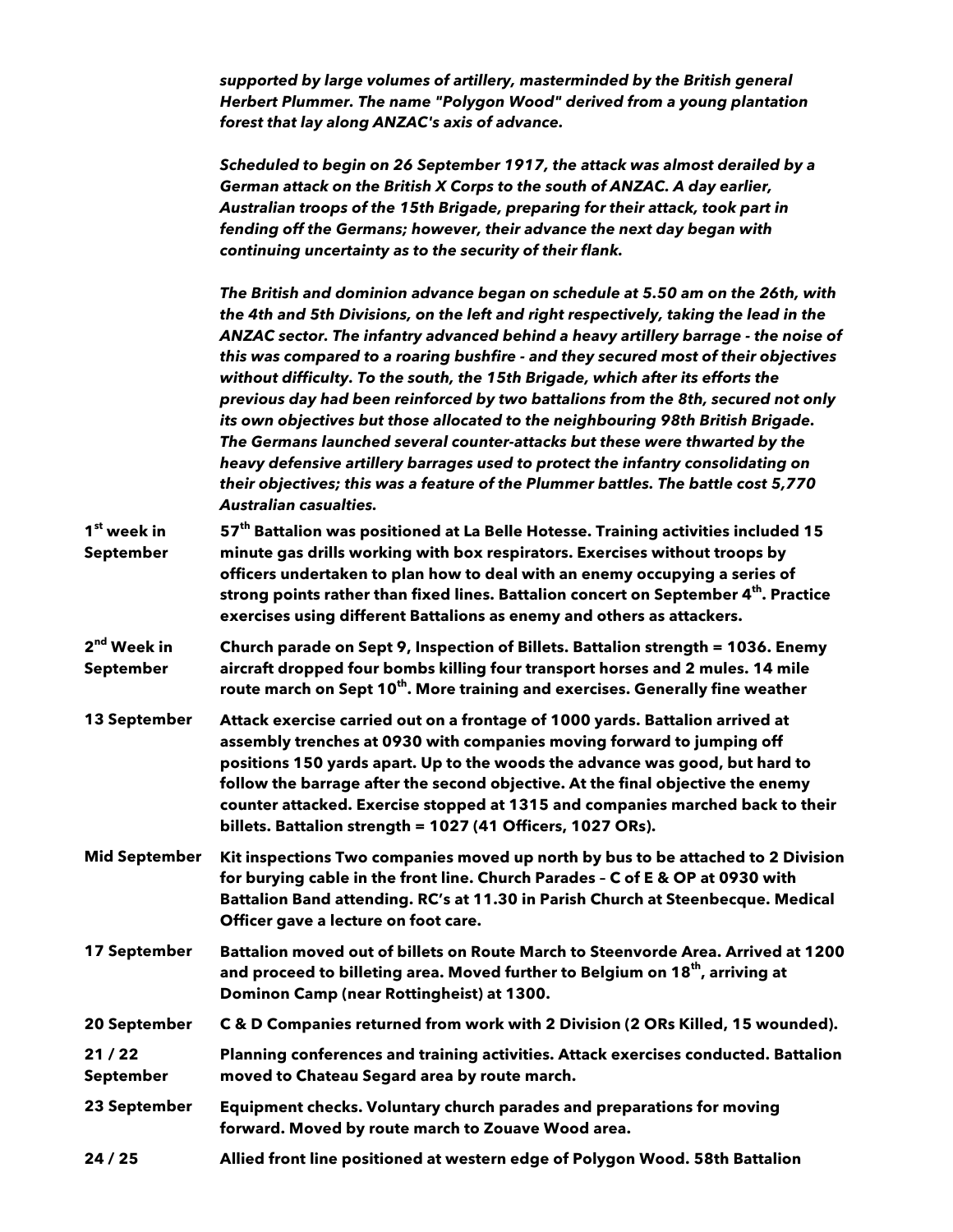- **September holding the front, 60th in shelters on road between Hooge and Clapham Junction and 57th in reserve back at Zouave Wood.**
- **25 September Before they could attack at the planned time, a significant German artillery barrage fell across 5th Division lines. 58th & British 33rd Battalions were attacked by best of Prussian Divisions. 58th held but 33rd fell back. 60th moved in support and 57th tried to move into 60th positions for support. Very accurate artillery fire caught the 57th as they moved through Glencourse Wood. 15 killed, 42 wounded – remainder made it to 60th position by following white tapes. Many men buried in shellfire – dead and alive. (Killed = 3 officers, ORs 12, Wounded 42, Shell Shock 6, Missing 10).**
- **26 September Main attack began at 0550. British army failed to hold their line and 57th were pushed back and forth in the battle. Carrying parties took ammunition to front to support 59th Battalion who had captured their objective. At 1830 an enemy barrage counter attack put fire down across the whole area. At 2300 57th ordered to reorganize and occupy the old front lines. Still necessary to ensure that parties carried supplies forward. (Killed 35, Wounded 42, Missing 6, Shell Shock 28).**

## **26 September WE Wilson wounded in action – shell & shrapnel wounds to back and face**

- **27 September Eventually 57th moved to Chateau Segard area without relief so all rations, water and ammunition that could be found were taken forward to two nearby 8<sup>h</sup> Brigade Battalions..**
- **28 September Clean up and recovery 5th Division Losses - 379 killed, 1512 wounded. (300 horses died). A party went back to Glencourt Wood and bought back the bodies of four officers killed on 25th. Men went through Divisional Baths and issued with a clean change of clothing, Weather was fine and warm.**
- **30 September WE Wilson transferred to No 7 Casualty Depot at Buchy**

## *Poelcappellel This battle was a broad-front assault, in the most difficult of waterlogged conditions, on the Passchendaele Ridge, centering on Poelcappelle village. An exhausting and only partly successful operation for British and Dominion forces.*

**October 8 On 8 October, 57th Battalion preparing to move up to the line. Left Dominion Camp at 1130 by bus arriving at billets in underground dugout at 1600 near Ypres. Hot meal served at 1730. Moved on 9 October to Halfway house. Accommodation was very bad here.**

## *Ypres - Passchendaele As a part of the continuing Third Battle of Ypres on the Western Front, Australian, New Zealand and British troops were involved in an unsuccessful attempt to seize the Passchendaele Ridge from the defending Germans on 12 October 1917. The vicious fighting took place in the most appalling of waterlogged conditions, which helped render the name Passchendaele a synonym for slaughter. The 3rd Australian Division's attempts to struggle forward to their objective with little artillery protection represented the last major Australian participation in the Third Battle of Ypres*

**10 / 11 October Work parties were tasked to lay duckboards and carry for the engineers (4 Officers, 250 ORs ) Other men spent time in improving sanitation at Halfway House. Some officers were involved in reconnoitering tracks in 4th Division areas.**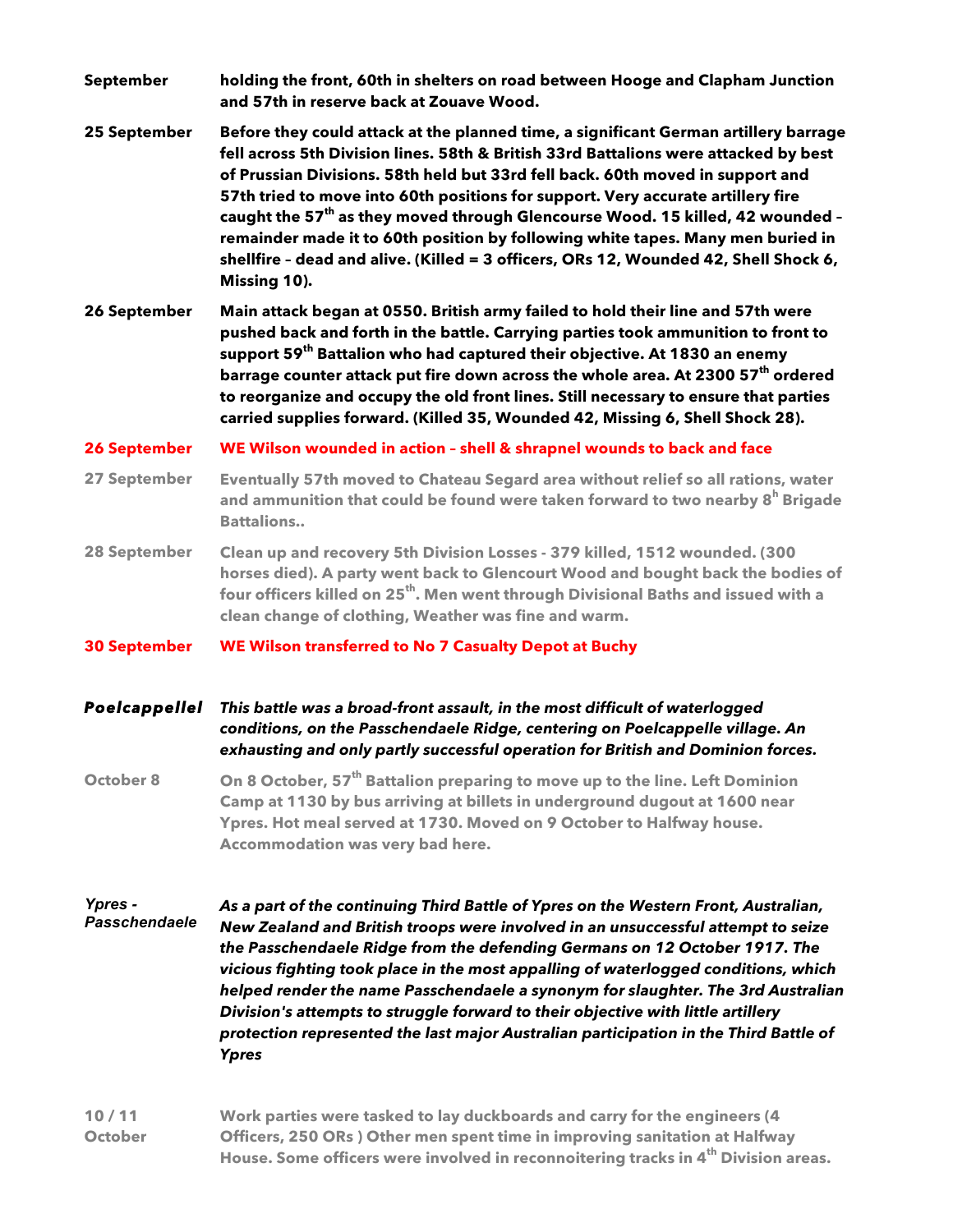| 12 October                          | Battle of Passchendaele. 57 <sup>th</sup> were involved in much the same duties as previous<br>days. Received word at 1100 that 3 <sup>rd</sup> & 4 <sup>th</sup> Divisions had captured the Red Line<br>objective.                                                                                                                                      |  |
|-------------------------------------|----------------------------------------------------------------------------------------------------------------------------------------------------------------------------------------------------------------------------------------------------------------------------------------------------------------------------------------------------------|--|
| 13 October                          | Left at 0800 to move up to support lines and take over from 31 <sup>st</sup> Battalion. Hot<br>meal at 1130. Picked up guides from 31 Battalion at rendezvous on Helles track at<br>1315. In place by 1530 with companies on the support ridge and Battalion HQ in a<br>pillbox in Ronius Wood. Enemy shelling in the afternoon.                         |  |
| <b>14 October</b>                   | Supplied carrying parties, completed duckboard works and worked on improving<br>trenches in the support line.                                                                                                                                                                                                                                            |  |
| <b>Late October</b><br>1918         | Enemy shelled support trenches on 16 October - 4 casualties. 57 <sup>th</sup> moved back to<br>Anzac Ridge. For the next weeks, the Brigades changed roles every 5 days to<br>defend various parts of the area - Anzac Ridge, Halfway House. They were under<br>continuous bombardment and continually patrolled the front line.                         |  |
| <b>Mid November</b><br>1918         | 5th Division now 7 miles from Fromelles at Messines. This winter less sever than<br>the last one at Fromelles. Never ending artillery barrages, Long periods at the front<br>interspersed with rests back at camp                                                                                                                                        |  |
| <b>January 1918</b>                 | Mainly training activities. No training on Jan 1 <sup>st</sup> & 2 <sup>nd</sup> because they were holidays.<br>Weather was fine but cold. Snow fell on 3 <sup>rd</sup> . General platoon training activities in<br>musketry, PT and bayonet fighting. Route marches of up to 8 miles with the band<br>accompanying.                                     |  |
| <b>February 1918</b>                | 57th moved to Neuve Eglise. Most men were in new camps by February 3rd.                                                                                                                                                                                                                                                                                  |  |
| 2/2/18                              | WE Wilson Transferred from hospital to Base Depot at Le Havre                                                                                                                                                                                                                                                                                            |  |
| 6/2/18                              | <b>WE Wilson rejoined 57 Battalion at Ancre</b>                                                                                                                                                                                                                                                                                                          |  |
| <b>Early March</b><br>1918          | 57 <sup>th</sup> Battalion was In front line east of Messines. Mostly patrolling & conducting<br>raids on German trenches.                                                                                                                                                                                                                               |  |
| 21 March                            | By mid-July Germany had retaken large sections of France and Flanders - all the<br>regions where the 15th Brigade had previously fought.                                                                                                                                                                                                                 |  |
| 27 March                            | 5th Division moved to Corbie to help deal with German advance. (Train from<br>Caestre to Doullens then march to Corbie).                                                                                                                                                                                                                                 |  |
| Ancre                               | 57 <sup>th</sup> Battalion took part in this defensive operation mounted in the face of the first<br>of the German "Spring Offensives", in the Picardie sector as part of their<br>involvement in the confused fighting along the line of the River Ancre, which<br>helped slow the German advance on Amiens on 5 <sup>th</sup> April 1918               |  |
| <b>5 April</b>                      | Had been in position in the trenches for some days and were located on the<br>outskirts of the villages of Fouilly and Hamelet. German bombardment killed 8, 6<br>missing, 26 wounded.                                                                                                                                                                   |  |
| <b>Villers</b><br><b>Bretonneux</b> | After the March offensive was launched, German forces continued to push on to<br>Villers-Bretonneux. Instructed to halt this advance, and to replace the badly divided<br>and depleted British forces, Australian troops were commanded to take position<br>and to protect the vital areas of Dernancourt and Villers-Bretonneux from German<br>capture. |  |
| <b>7 April</b>                      | Fine, but dull weather. A prisoner was caught in front line during a patrol and sent                                                                                                                                                                                                                                                                     |  |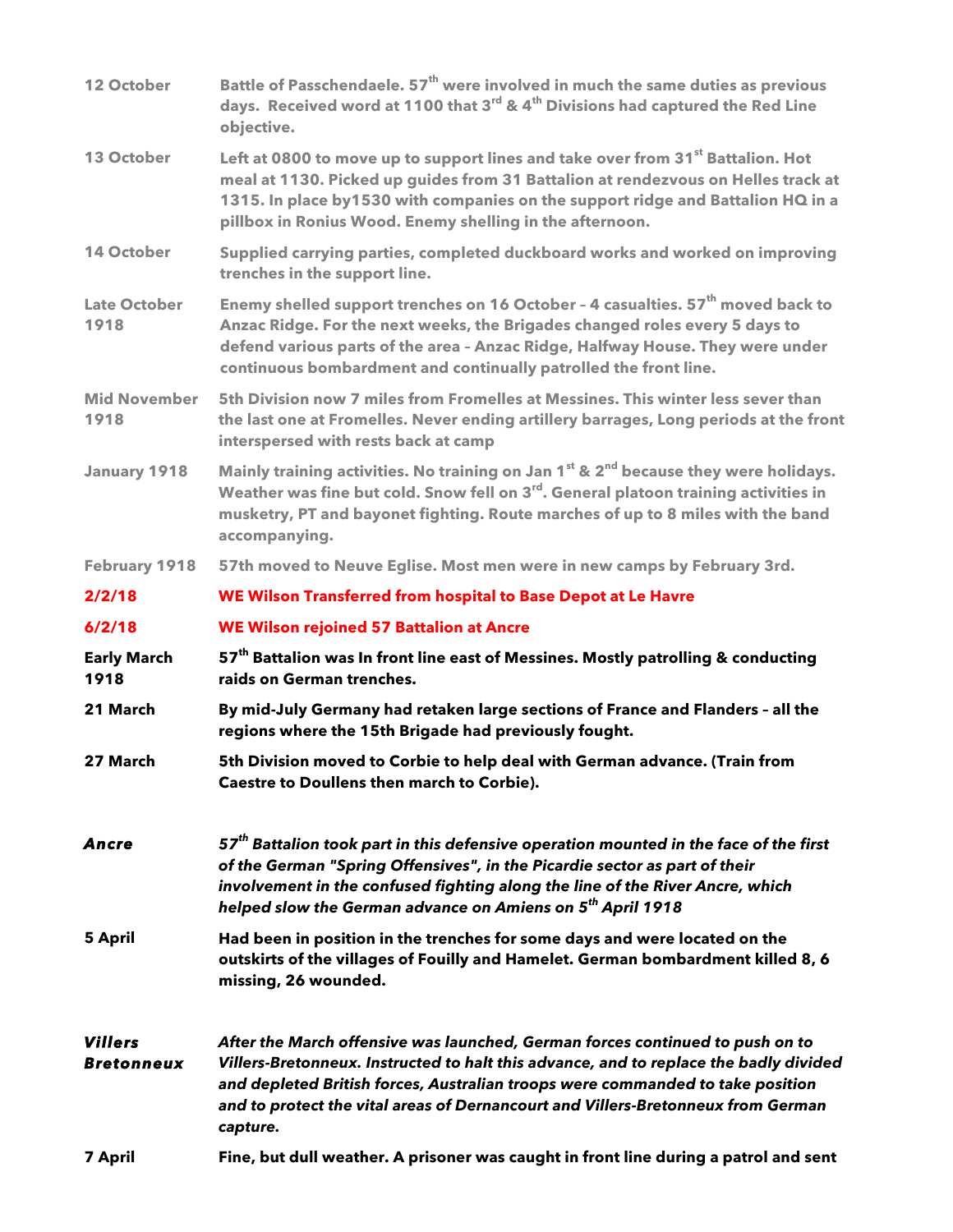|               | back to Brigade HQ. He was 20 years of age and looked well. He had been in the<br>line for 8 days and as due to be relieved in three days time. Normal amount of<br>enemy shelling prevailed.                                                                                                                                                             |
|---------------|-----------------------------------------------------------------------------------------------------------------------------------------------------------------------------------------------------------------------------------------------------------------------------------------------------------------------------------------------------------|
| 8 April       | Active shelling in the morning. 57 <sup>th</sup> Battalion moved out to billets in Corbie. Every<br>man had a bath and good rest                                                                                                                                                                                                                          |
| 11 April      | CO presided over a court-martial at Brigade Headquarters. Five men were tried<br>from 57 <sup>th</sup> Battalion. Relieved by 29 <sup>th</sup> Battalion and moved to La Neuville and<br>occupied the reserve line.                                                                                                                                       |
| 14 April      | Battalion stood to at 0445 in anticipation of German attack. Artillery provided a<br>very heavy bombardment of expected points of enemy assembly. No attack<br>eventuated. Spent the next few days working on trenches to complete strong<br>points. Active enemy shelling including a lot of gas shells on 17 April.                                     |
| 18 April      | Raining. Working on a new right flank trench to cover Bois D'Abbe.                                                                                                                                                                                                                                                                                        |
| 20 April      | Fine and Warm. Heavily shelled with gas shells. Five casualties. Aircraft active on<br>both sides.                                                                                                                                                                                                                                                        |
| 21 April      | Constant shelling and harassing fire. Attack expected and stood to at 0500. Stood<br>down at 0535.                                                                                                                                                                                                                                                        |
| 23 April      | Indications from Prisoner that Villers Brettoneux is to be attacked.                                                                                                                                                                                                                                                                                      |
| 24 April      | Battallion Stood to at 0400. Enemy shelling during the night. Received word at<br>0730 that enemy was attacking Villers Brettoneux. Orders received for the<br>recapture of Villers Brettoneux with zero hour at 2200. 57th moved along the<br>Foully - Cachy Road to Abbe Wood in single file at 2200. Moved into position up<br>the slopes of Hill 104. |
| 25 April      | The town was surrounded by 0300, mostly before the enemy knew it. 57th pushed<br>to western extremities of the town fighting with great 'dash and spirit'. As daylight<br>appeared the northern end of town was secure and 57th then moved to the<br>eastern end. 600 prisoners taken by the Brigade. (57 <sup>th</sup> had 8 killed, 63 wounded).        |
| 26 April      | Active patrolling during the night. Many war trophies were collected. Battalion<br>was relieved from positions on VIIIers Brettoneux - Warfusse Evancourt Road by<br>13 <sup>th</sup> Brigade. Relief completed by 0200 and 5 <sup>th</sup> Battalion moved back with 59 <sup>th</sup><br><b>Battalion north west of Villers Brettoneux.</b>              |
| 27 April      | Holding the line between 59th and 60th positions. Two enemy artillery barrages<br>were put down during the day and active enemy machine gunning occurred at<br>night                                                                                                                                                                                      |
| 29 April      | Battalion used the baths at Daours. No work was carried out during the day. Clean<br>underclothing issued. Recommendations for honours and awards were submitted<br>to the Brigade HQ                                                                                                                                                                     |
| May           | The 57 <sup>th</sup> Battalion were In reserve at Aubigny                                                                                                                                                                                                                                                                                                 |
| June          | During the first two weeks of June 57 <sup>th</sup> Battalion were spent at rest in Cardonette<br>area.                                                                                                                                                                                                                                                   |
| 4 July        | <b>Battle of Hamel - Ville-su-Ancre . Billets in St Gratien</b>                                                                                                                                                                                                                                                                                           |
| <b>Amiens</b> | The Battle of Amiens was the crucial Allied breakthrough counter-offensive,                                                                                                                                                                                                                                                                               |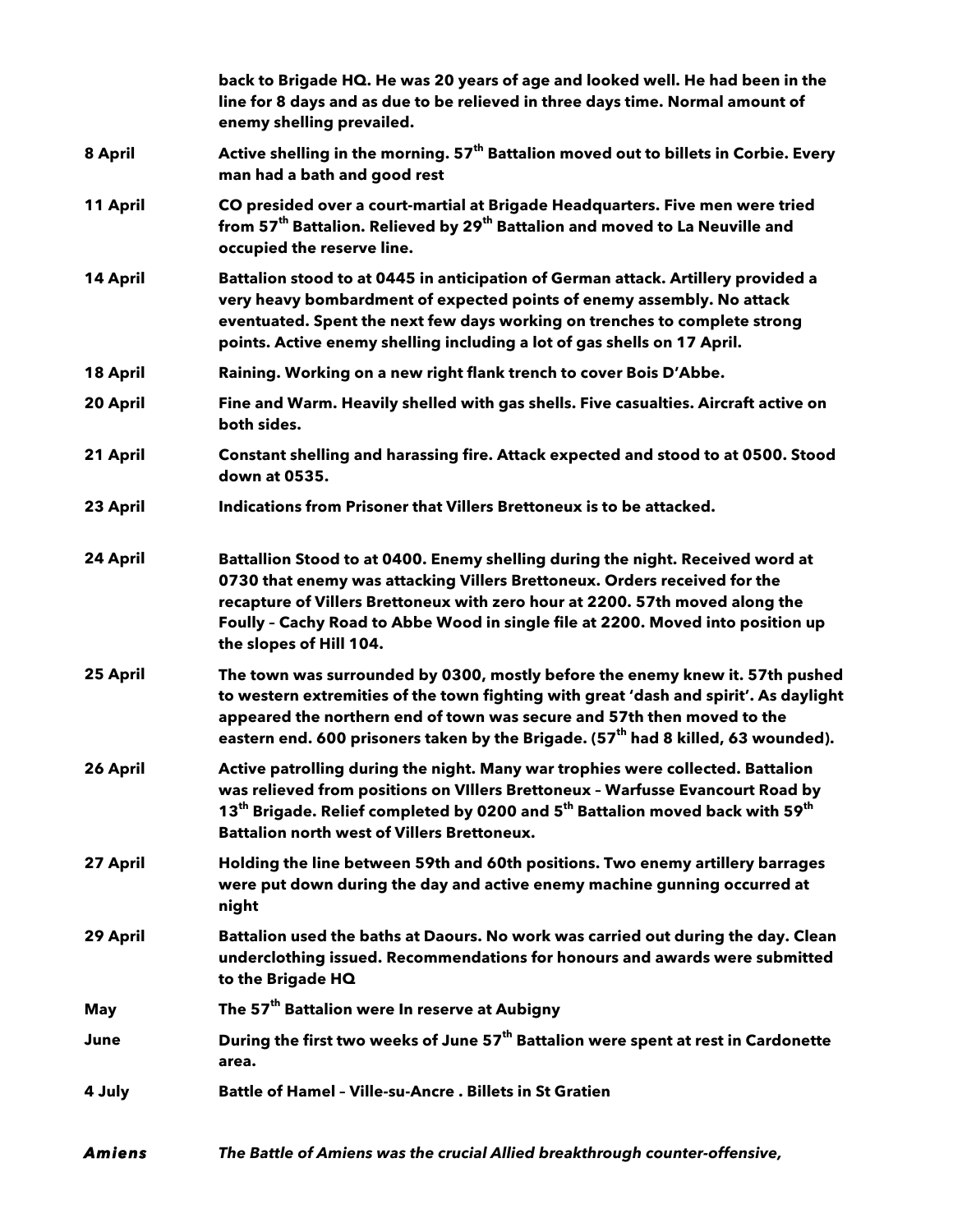|                 | launched on the Western Front around Amiens, in the Somme sector. An "all arms<br>battle", the Allies made effective use of infantry, artillery tanks and aircraft, which<br>led to an unprecedented advance (about 12 kilometres by early afternoon of the<br>first day) and vast numbers of German prisoners                                                                                                                                                                                                                                                                              |
|-----------------|---------------------------------------------------------------------------------------------------------------------------------------------------------------------------------------------------------------------------------------------------------------------------------------------------------------------------------------------------------------------------------------------------------------------------------------------------------------------------------------------------------------------------------------------------------------------------------------------|
| 1 August        | Training and planning for operation with French and Canadians on a wide front of<br>11 miles. The first time that tanks, signals artillery and infantry were successfully<br>combined in operations.                                                                                                                                                                                                                                                                                                                                                                                        |
| 2 August        | Moved to near Villers Brettoneux. Exercises in working with tanks. Enemy shelled<br>Amiens and its surrounds with large calibre naval guns. No damage in 57 <sup>th</sup> area.<br>Boot inspection with Battalion boot maker repairing defects.                                                                                                                                                                                                                                                                                                                                             |
| 3 August        | Planning for the attack on Amiens. CO held a conference issuing instructions and<br>details of the Battalion's plans for the attack.                                                                                                                                                                                                                                                                                                                                                                                                                                                        |
| 4 August        | 57 <sup>th</sup> moved to new billets at the Rivery Hospice. Men reported to be quite<br>comfortable there.                                                                                                                                                                                                                                                                                                                                                                                                                                                                                 |
| <b>5 August</b> | CO briefed the men and told them that this would be one of the most interesting<br>battles in the entire war with the first ever combined use of tanks, aircraft, infantry<br>and artillery. He hoped that the Battalion would be positioned well. He warned<br>anyone going AWOL that they would be paraded and asked to explain and that he<br>hoped that no one would desert their comrades at such a time. The Battalion left<br>their billets at 1900, encountering much traffic on the Amiens - Villers Brettoneux<br>Road which caused many delays.                                  |
| <b>6 August</b> | The 57 <sup>th</sup> reached their destination at the Amiens railway embankment at 0055.<br>Weather was dull but fine. No shelters were available and men made do with<br>waterproof sheets. Blankets were issued to men from supply wagons that had<br>traveled in advance of the Battalion. Cookers came up at 0300 and a hot meal was<br>served at 0330. Rain showers during the day made things uncomfortable. Enemy<br>shelled positions and caused a few casualties.                                                                                                                  |
| <b>7 August</b> | Fine and warm weather. Men were issued with iron rations, extra water bottles,<br>signal lights and tools. The men slept and rested during the day in their assembly<br>positions. A special hot meal was provided at 1800.                                                                                                                                                                                                                                                                                                                                                                 |
| 8 August        | At 0200 57 <sup>th</sup> Battalion moved to taped positions for assembly. Battalion strength<br>was 27 officers and 617 Other Ranks.                                                                                                                                                                                                                                                                                                                                                                                                                                                        |
|                 | A mass of assembled Allied forces were planned to launch this offensive to push<br>through the German front lines to victory. It also involved the 1st French and 4th<br>British armies, but was led by combined Australian and Canadian forces. There was<br>a mist, which helped the element of surprise, and through it moved the joint forces<br>of a line of tanks and infantry. The crucial work of the heavy artillery held off fire<br>from German guns, so that troops could get across the land. By 0330 there was<br>brisk fighting. Enemy maintained harassing fire until 1400. |
|                 | Setting out from the positions of Villers-Bretonneux and Hamel, the Australian<br>troops in two hours had accomplished all their objectives, and the Canadian troops<br>that had begun the attack alongside them had advanced several kilometres. In just<br>over 3 hours, the enemy's front line had been overrun.                                                                                                                                                                                                                                                                         |
|                 | The 15 <sup>th</sup> Brigade pushed hard - quickly past Bayonvillers and were relieved of<br>duties after 1 <sup>st</sup> Australian Division advanced though 57 <sup>th</sup> Battalions lines at 1320.                                                                                                                                                                                                                                                                                                                                                                                    |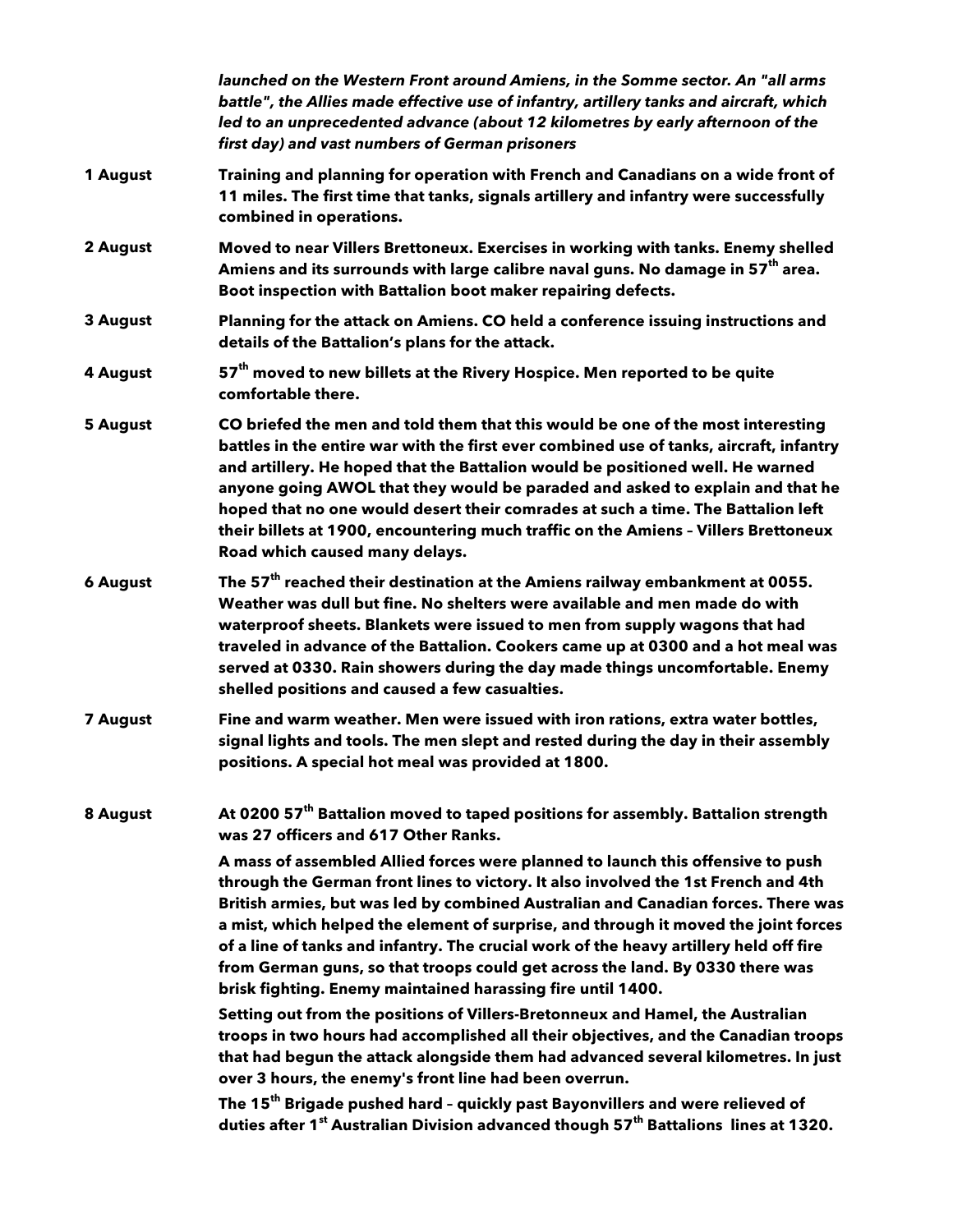| 8 August                                      | WE Wilson wounded in Action - Gunshot wound to right buttock. Admitted to 83<br><b>Ambulance at Boulogne</b>                                                                                                                                                                                                                                          |
|-----------------------------------------------|-------------------------------------------------------------------------------------------------------------------------------------------------------------------------------------------------------------------------------------------------------------------------------------------------------------------------------------------------------|
| 9 August                                      | From 9 - 11 August, although the Allies continued to advance with Australians<br>maintaining the lead, there were heavier losses for fewer gains in ground, there<br>were fewer tanks to use as protection, and German forces regrouped and began to<br>advance into other areas. 57 <sup>th</sup> probed Amien defenses. With hand to hand fighting. |
| 10 August                                     | 5th Division retires to Vecquemont for a few days out of the line. (57 <sup>th</sup> had 28<br>killed, 104 wounded = $\frac{1}{4}$ of Battalion strength.).                                                                                                                                                                                           |
| <b>13 August</b>                              | WE Wilson transferred to hospital - Canterbury, England                                                                                                                                                                                                                                                                                               |
| Peronne &<br><b>Mont St</b><br><b>Quentin</b> | As part of the Allied counter offensives on the Western Front in the late summer of<br>1918, Australian troops in the stormed, seized and held the key height of Mont St<br>Quentin (overlooking Peronne), a pivotal German defensive position on the line of<br>the Somme.                                                                           |
| 28 August<br>1918                             | 15th Brigade back at Vaire-sous-Corbie on the Somme, expecting the next<br>action. The 57 <sup>th</sup> Battalion proceeded to Fourancourt and reached Estress at 2130.<br>Located in old trenches they were bombed by their own planes.                                                                                                              |
| 29 August                                     | Advanced after retreating enemy. Attack on Brie cancelled.                                                                                                                                                                                                                                                                                            |
| <b>30 August</b>                              | Moved North, crossing Somme between Peronne and Eterpigny. Enemy held<br>ground protected by swamps                                                                                                                                                                                                                                                   |
| 31 August.                                    | Appear to be stopped in current position - progress held up by marshy / swamp<br>ground.                                                                                                                                                                                                                                                              |
| 1 September                                   | Still trying to get over marshes. Town of Peronne taken by other units.                                                                                                                                                                                                                                                                               |
| 2 September                                   | 57th holding by afternoon) two fronts - eastern and southern ramparts of Peronne.<br>Tired from long marching, gas attacks and lack of sleep.                                                                                                                                                                                                         |
| 27 September                                  | 57th marched to Bouchy and then to Roisel and Templeux. This places 15th<br>Brigade on HIndenberg line where retreating German army was taking refuge.                                                                                                                                                                                                |
| 29 September                                  | <b>At Bellicourt</b>                                                                                                                                                                                                                                                                                                                                  |
| 1 October                                     | Attack across wide open country with objective of capturing village of Estrees.                                                                                                                                                                                                                                                                       |

*HIndenberg Line Originally built to connect the Somme and Scheldt Rivers, the Germans utilised the St Quentin Canal as an additional defensive barrier forward of the Hindenberg Line. East of Peronne the canal ran through a tunnel for approximately six kilometres between Bellicourt and Venhuille. As this "bridge" over the canal formed an obvious point at which to attack the Hindenburg Line it was heavily defended.* 

> *Fearing an attack across the canal would be costly, Lieutenant General Monash decided to assault over the top of the tunnel. With the Australian Corps exhausted from almost continuous operations since 8 August, Monash had only two divisions in a reasonable state for combat - the 3rd and 5th - and was thus reinforced with the 27th and 30th United States Divisions. The plan was for the numerically superior Americans to breach the Hindenburg Line above the tunnel, and another defensive line a kilometre to the rear. The Australians would then pass through and assault the Beaurevoir Line, another four kilometres back. The attack would be supported by 90 tanks and heavy artillery concentrations.*